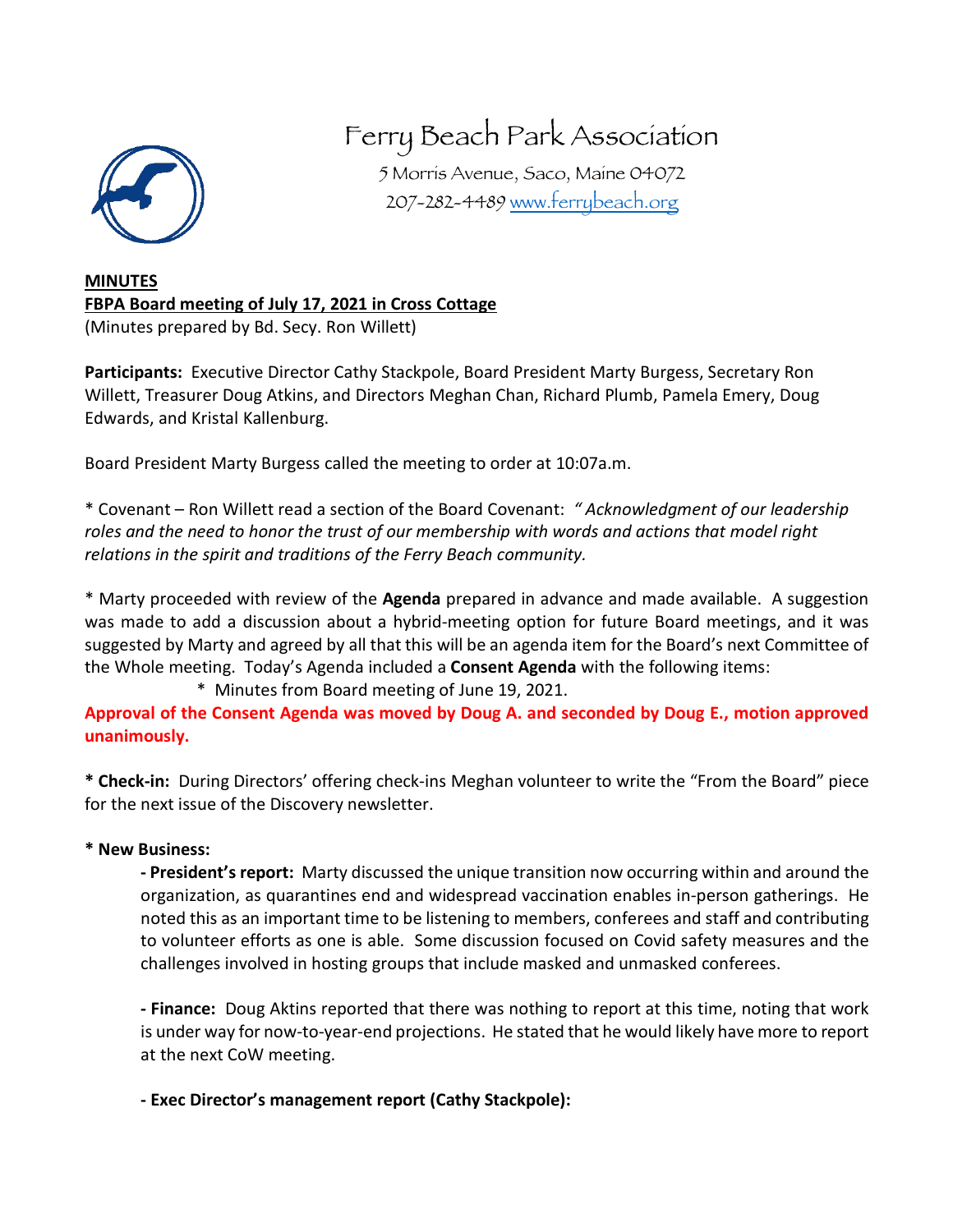- Conference season off to a bit of a short-staffed start….
	- Gratitude expressed for the volunteers from the Board who have stepped up
	- Transition to a new Registration starts this weekend with a temp part-time worker and Meghan helping until new Registrar is installed next month.
	- Kitchen: new crew is off to a good working start
	- Necessity of contracting housekeeping help due to severe workforce shortage and lack of J-1 summer workers;
- Facilities
	- Rowland Stairs and 2 fire doors recently identified needs
	- New maintenance staff is working very well
- Finance
	- Projections through October now in progress
	- Determining staffing now in progress
- Insurance renewing for \$21,000 (great price, lower than expected)
- Save Our Shores meeting August 21 $<sub>x</sub>$  at 1pm on campus</sub>
- AFG (Alanon group) on campus August 13-15 help needed
- September dates after Labor Day weekends full but looking for activity during the weekdays till the  $17<sup>th</sup>$ .
- Next Year Annual Meeting June again, or perhaps May? It was agreed to discuss at next CoW meeting.

## **- Committees/task forces**

**Nominating Committee:** Some discussion focused on a person who has expressed interest in the Board's Treasurer position, who met recently with Cathy, Marty and Ron, it was agreed to invite her to the Board's next meeting. Ron noted that the Nominating Committee still lacks any members aside from Kathleen D. as the Board's representative, and he will follow up with Kathleen about some interest in the Committee expressed during the recent Annual Meeting. Cathy suggested the name of Ruth G. as a potentially valuable member of the Board.

**Philanthropy/stewardship:** Meghan noted that Nov. 13 has been set as the date of the auction – to be totally online - and suggested that the Directors assist in getting the word out to ensure a success.

A substantial discussion ensured about philanthropy and the Board's ongoing role a developers. Meghan expressed disappointment at the Board's lack of action in this area and Ron noted that philanthropy is universally recognized as a duty of a board of directors in the non-profit sector. He suggested that philanthropy be included as a topic in every Board meeting. Marty agreed that it is a basic Board responsibility and Cathy noted that many boards turn to development professionals for help and she suggested that the Board may want to consider the concept of an "Advisory Philanthropy Board" to include members of our Board. Richard noted the presence of "legacy tables" at organizational conferences and functions.

**Board Education and Assessment Task Force: Policy review:** Ron reported on work over the past few months among himself, Meghan and Richard to review and assess various aspects of the information and documents stored in the Google Drive maintained for the